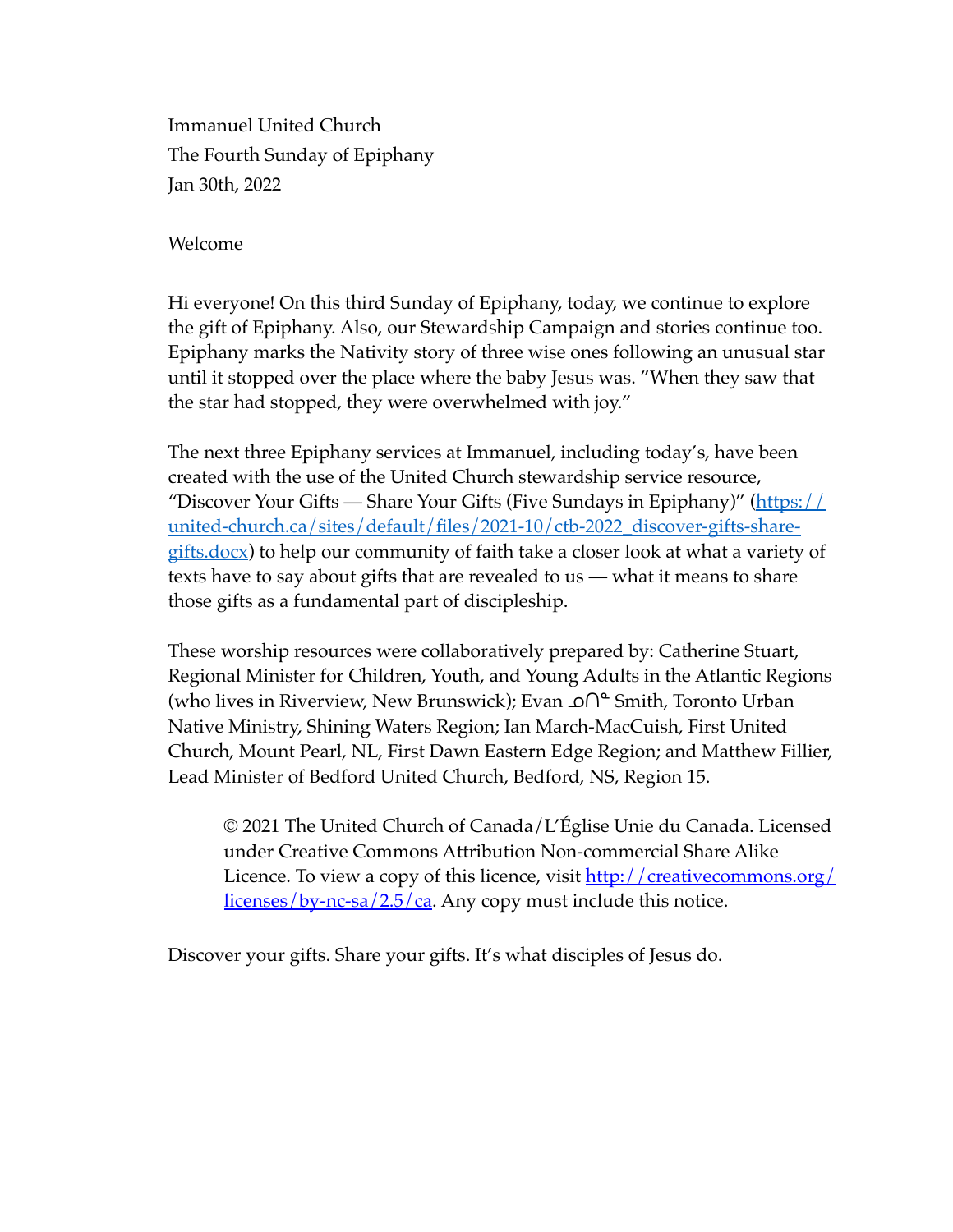## Greeting

God is good **All the time.** All the time **God is good.**

Settler Acknowledgement of Our Commitment to Truth and Reconciliation

Long before my people journeyed to this land, Indigenous people were here (*Anishinaabeg, Cree, Oji-Cree, Dakota and Dene peoples, and on the homeland of the Métis Nation*), and they received from their Elders an understanding of creation and of the Mystery that surrounds us all that was deep, and rich, and to be treasured. When they shared their vision, my people did not hear. My people tried to force Indigenous peoples to be like us, and, in so doing, we helped to destroy the vision that made them what they were.

We are in the midst of a long and painful journey as we reflect on the cries that our church did not or would not hear, and how we have behaved as a church. As we travel this difficult road of repentance, reconciliation, and healing, we commit ourselves to work toward ensuring that we will never again use our power as a church to hurt others with attitudes of racial and spiritual superiority.

We pray that all Indigenous people will hear the sincerity of our words today and that they will witness the living out of our apology in our actions in the future.

Lighting of the Christ Candle:

We light this candle, honouring the One who said "I am the Light."

Call to Worship:

Jesus embraced his friends with love. **Let us witness to God with our arms.** Jesus wept when his friends experienced grief. **Let us witness to God with our hearts.** Jesus healed people with his touch. **Let us witness to God with our hands.** Jesus taught in the synagogues. **Let us witness to God with our ears.** Jesus walked alongside the oppressed.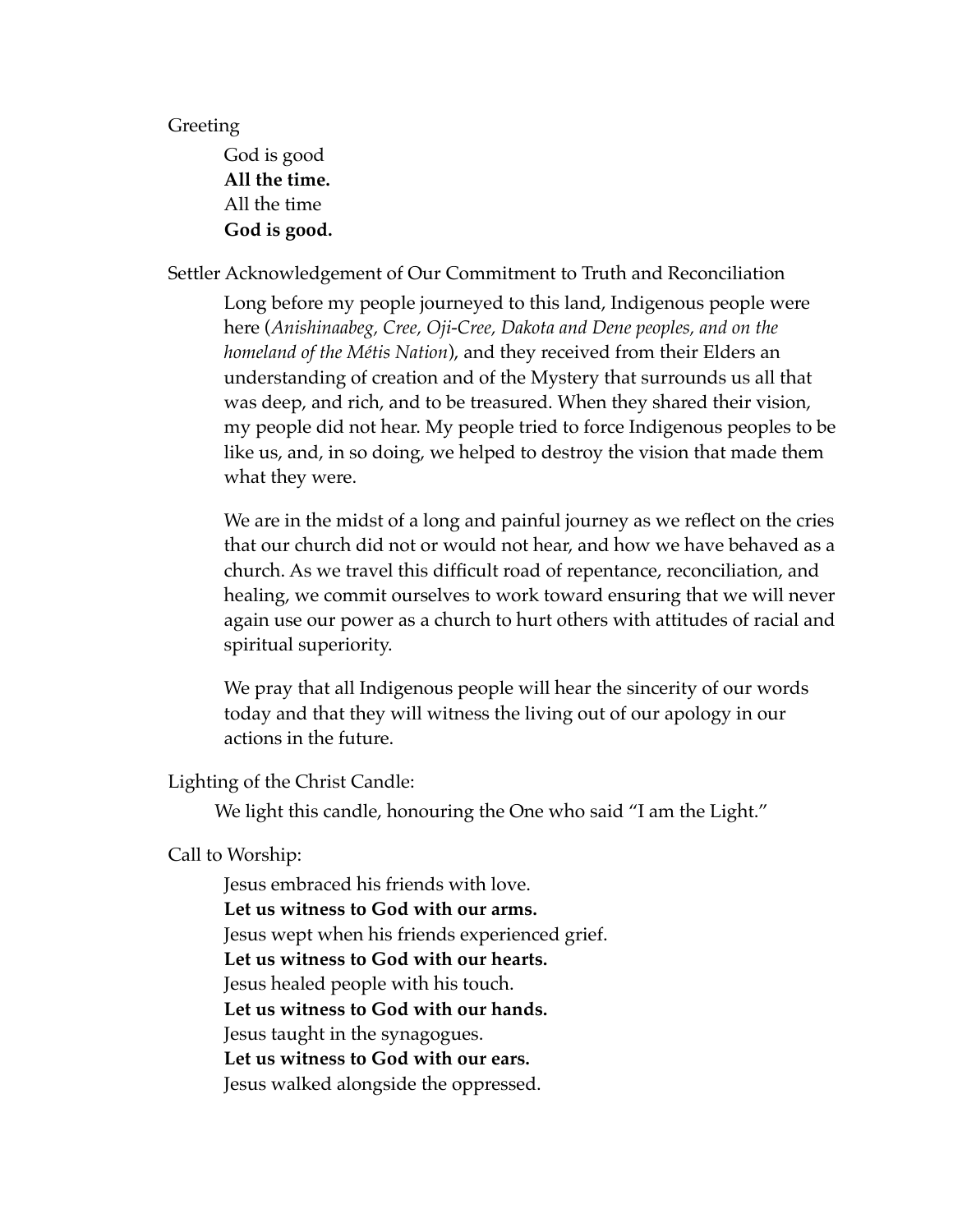**Let us witness to God with our feet.** Jesus taught us that to experience life to its fullest

requires our entire selves. **Let us worship God with all of our selves: mind, body, soul, and spirit.**

Opening Prayer:

**Creator of all, you call us into community, to work together as one body. Be with us today as we join our hearts and voices to bring praise to you who have perfectly created each of us. Help us to see past our perceived imperfections to see the beauty you created in us and in the world. Accept the praise of your family as we reach out to you, and each other, in worship and adoration. We pray these things in the name of Jesus, who taught us to pray.** 

Hymn: VU 48 **I Can Feel You Near Me God**

Exploring the Epiphany Box:

Put pieces from "Mr./Mrs. Potato Head" toys into the gift box wrapped and decorated with ribbons, bows, and so on. Show the box to the group. Ask them what they like best about it. Ask them what they think is inside such a pretty box. Take out the pieces one by one and ask people to stick them onto the potato figurine. Ask them what the pieces are for. Can you hear with an eye? How do people use body parts in different ways? (*For example, we speak with our mouths, or we can speak with our hands through ASL.*) Ask if any of the parts are better than others. How can they be used in beneficial ways? Even though each part of our body does a different thing, it is still a gift. All parts of the body are useful, important!

Song: *This Little Light of Mine* 

*This little light of mine, I'm gonna let it shine. This little light of mine, I'm gonna let it shine. This little light of mine, I'm gonna let it shine. Let it shine, let it shine, let it shine.*

Imagine the kind of world we would have if we thought of all gifts and all giving as being extraordinary because they remind us that all we have is a gift from God to be shared with each other?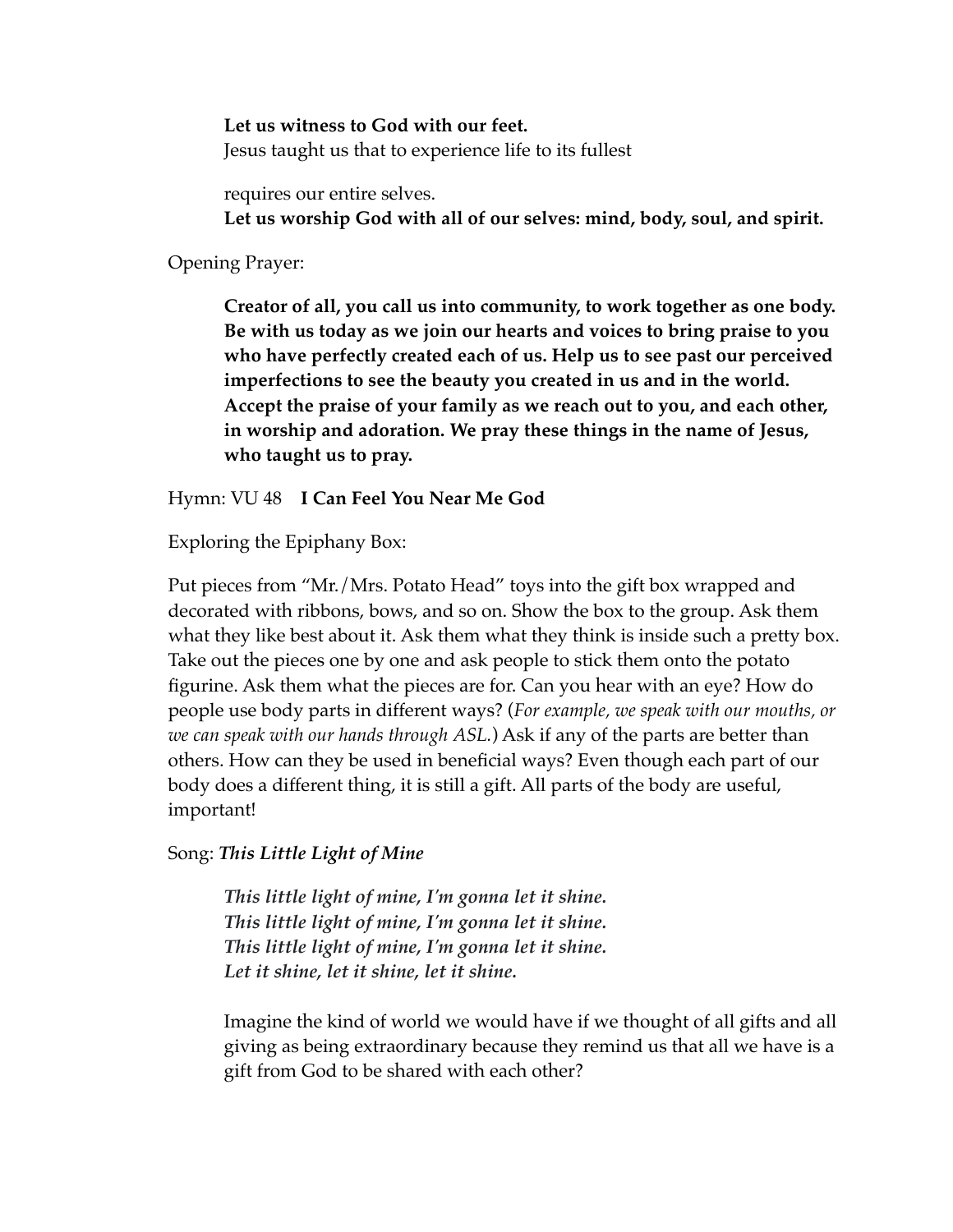How would sharing this gift remind others that they, too, are a gift?

Scripture: 1 Corinthians 12:12-31

One Body with Many Members

For just as the body is one and has many members, and all the members of the body, though many, are one body, so it is with Christ. For in the one Spirit we were all baptized into one body—Jews or Greeks, slaves or free—and we were all made to drink of one Spirit.

Indeed, the body does not consist of one member but of many. If the foot were to say, 'Because I am not a hand, I do not belong to the body', that would not make it any less a part of the body. And if the ear were to say, 'Because I am not an eye, I do not belong to the body', that would not make it any less a part of the body. If the whole body were an eye, where would the hearing be? If the whole body were hearing, where would the sense of smell be? But as it is, God arranged the members in the body, each one of them, as he chose. If all were a single member, where would the body be? As it is, there are many members, yet one body. The eye cannot say to the hand, 'I have no need of you', nor again the head to the feet, 'I have no need of you.' On the contrary, the members of the body that seem to be weaker are indispensable, and those members of the body that we think less honourable we clothe with greater honour, and our less respectable members are treated with greater respect; whereas our more respectable members do not need this. But God has so arranged the body, giving the greater honour to the inferior member, that there may be no dissension within the body, but the members may have the same care for one another. If one member suffers, all suffer together with it; if one member is honoured, all rejoice together with it.

Now you are the body of Christ and individually members of it. And God has appointed in the church first apostles, second prophets, third teachers; then deeds of power, then gifts of healing, forms of assistance, forms of leadership, various kinds of tongues. Are all apostles? Are all prophets? Are all teachers? Do all work miracles? Do all possess gifts of healing? Do all speak in tongues? Do all interpret? But strive for the greater gifts. And I will show you a still more excellent way.

The Choir Anthem: Every Time I Feel the Spirit

Reflection: We, the Anointed Ones

(By Evan ∩≏ Smith, Toronto Urban Native Ministry)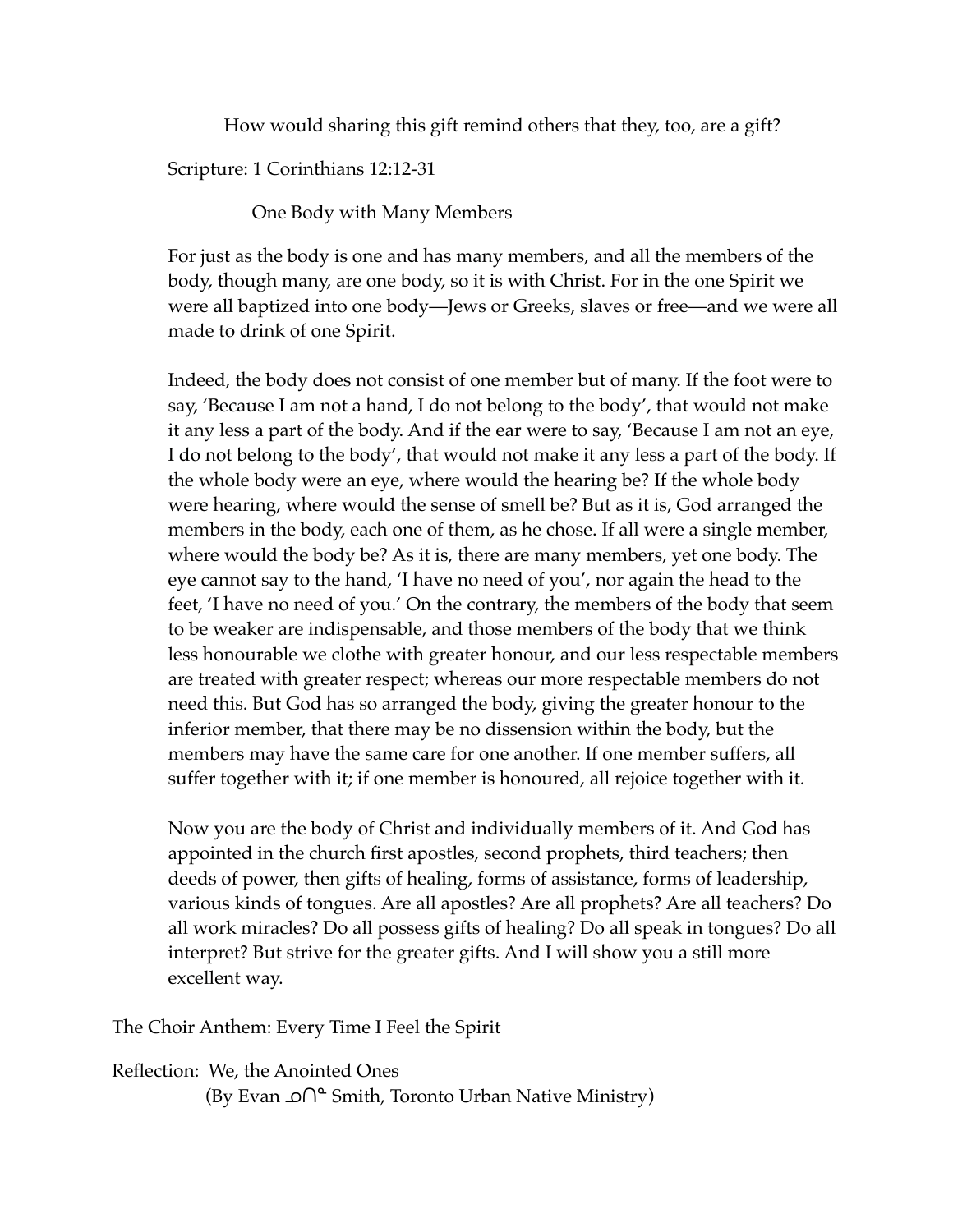We can learn a lot about the possession of land and riches from Indigenous communities. Every nation has their own creation story that points to the connection between human life and land. People are woven into creation along with the land and its resources. Indigenous teachings speak in many different ways about how Mother Earth is there to provide us with everything we need. She gives us our clothing, shelter, medicines, food, beauty, water. She sustains us, and we sustain her.

Our creation story in Genesis tells us that God has created an interconnected world in which everything works together for the benefit of everyone, right down to the food we eat. We can see this interconnectedness in Corinthians which tells us that we are all parts of the same body. And we know that the body functions best when it is working together. Each of our bodies has a story to tell: stories of babies and marathons, age and love, work and rest. We use our bodies in different ways. Some of us have parts that work better than others (*You may want to add a personal anecdote. For instance, I would note that "Sometimes, my hip arthritis makes me waddle a little bit like a penguin" to lighten it up.*) Some of us have parts that we use in different ways: some of us use our fingers to read or our hands to speak. Each of our bodies are unique, but none is better than any other. They are different, but not superior.

Unfortunately, this is not how history, or our present day, has always seen bodies. We are supposed to be treating our bodies, and the bodies of others, as part of God's creation: beautiful, unique, and sacred, something that we should care for with just as much love as we offer the land and the water. Sadly, often our society treats our bodies with the same disregard that is often shown to our land and water resources. Despite the fact that there is more than enough of what we need for everyone, we still live in a world with marked disparity between the rich and the poor. We still live in a world where people have power and other people do not. And we know that this system is failing us. All too often our bodies are seen as nothing more than capital, used to make money for a system that places more value on some people than on others, and where our worth is measured by our ability to be financially productive. But this is not what God commanded of us.

In today's reading, "the year of the Lord's favour" (Luke 4: 19) most likely refers to the year of Jubilee which is described in Leviticus 25. Every 50 years, the Israelites are to release their indentured servants. Creditors are to return properties to their rightful owners. Outstanding debts are to be forgiven. The Jubilee ensures that the poor are cared for and that the hoarding of land and wealth is made incredibly difficult. In this passage, God also makes it very clear that "The land shall not be sold in perpetuity, for the land is mine; with me you are but aliens and tenants. Throughout the land that you hold, you shall provide for the redemption of the land" (Leviticus 25: 23–24). God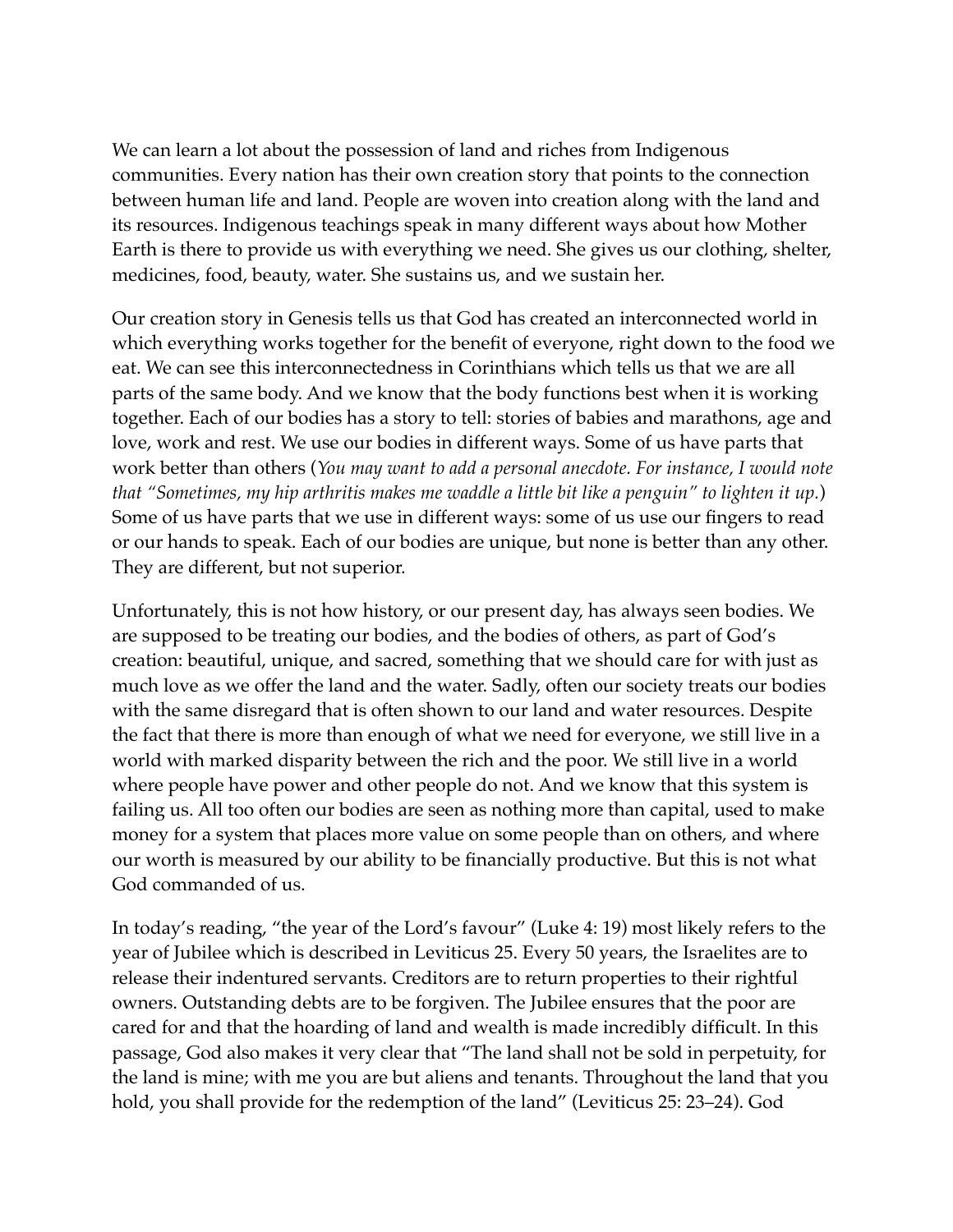commands us to share our resources, to ensure that there is economic justice, to make sure that inequities are eliminated.

We know as a church that we have not always lived out that commandment. We have not always been welcoming to the stranger in our midst. We have a history that we need to acknowledge: our involvement in residential schools, our silencing of minority voices, the years of pain and trauma that our 2LGBTQI community has gone through. There have been, and continue to be, many times when our church body has not worked together the way it should, or when we have placed a higher value on some parts of the body of Christ than others.

Yet, we are an Easter people. We know that with God there is always a chance for new beginnings and new relationships.

When I think of those new beginnings and relationships, I think of Toronto Urban Native Ministry (TUNM). This ministry began in 1996, when Eileen Antone from Oneida saw a need for places to worship in Toronto that were welcoming to Indigenous people, and where Indigenous cultures and traditions could be incorporated into worship. She approached what was then Toronto Conference, and the Conference agreed to use Mission & Service money to hire a minister for TUNM: Elder Grafton Antone, Eileen's husband.

Over the years, this little church plant grew, eventually becoming an ecumenical ministry shared with the Anglican Diocese of Toronto. TUNM is a good example of what can happen when the whole body of Christ works together and when resources are shared.

Now, 26 years after TUNM started, it has three staff and reaches more than 90,000 people each year through culturally appropriate street outreach, harm reduction work, prison ministry, hospital chaplaincy, worship, Traditional ceremonies, and reconciliation work. This is just one of many examples of the ways in which our Mission & Service dollars can have a greater impact on our communities than we can imagine.

Today's reading from Luke tells us that Jesus went to the synagogue in his home community of Nazareth. The writer makes a special point of telling us that Jesus went "as was his custom" (Luke 4: 16). Jesus was not someone who only attended religious services on High Holy Days. He was someone who continued throughout his life to participate in the weekly gatherings of the faithful. We are taught by Jesus' example that being a part of the life and work of the congregation is integral to how we are to live.

Jesus went into the synagogue and chose a reading from Isaiah that speaks of bringing good news to the poor, releasing the captives, and letting the oppressed go free. He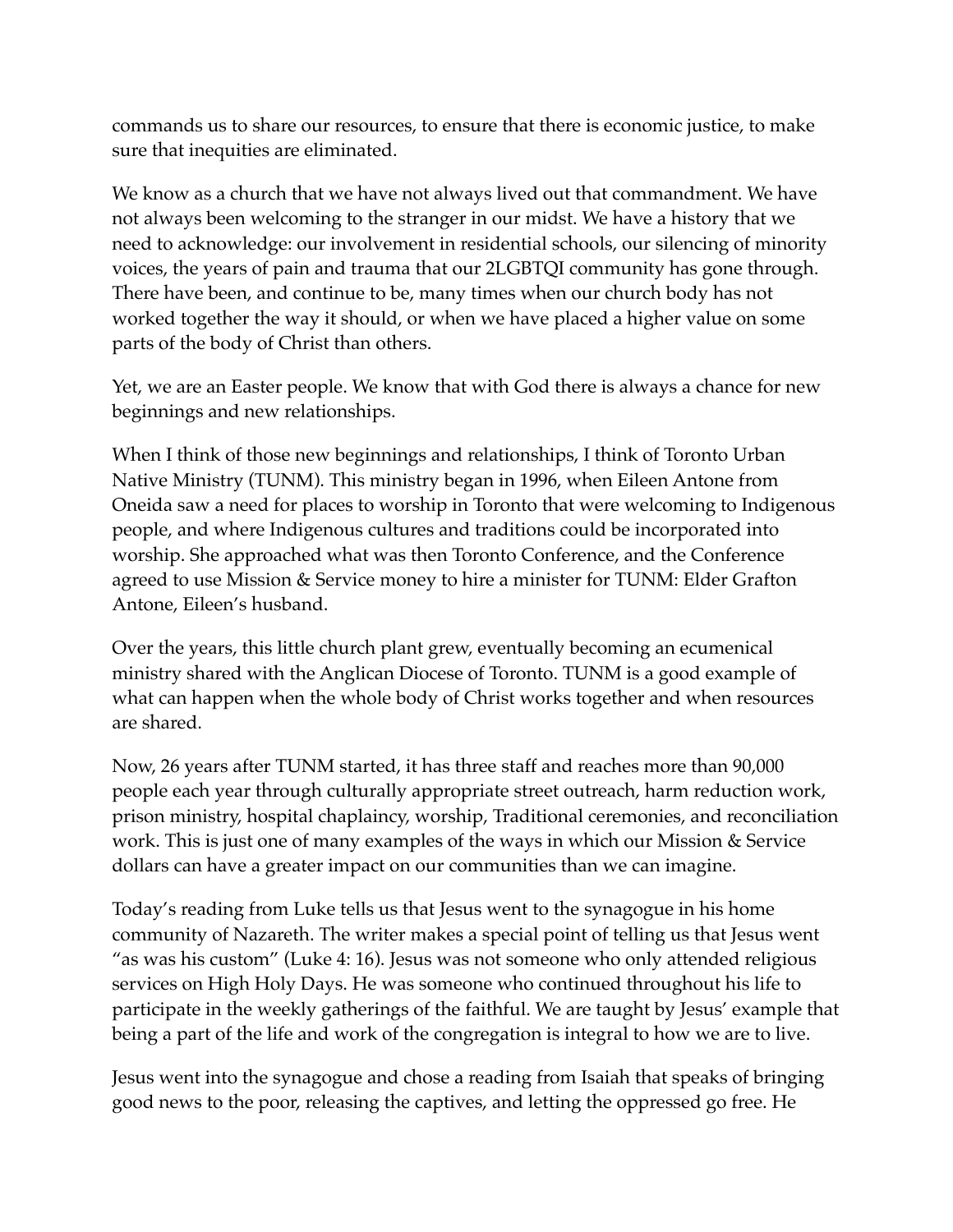begins his reading with the same words Isaiah spoke: "The Spirit of the Lord is upon me, because he has anointed me" (Luke 4: 18). This is the same Spirit that was given to us during Pentecost, which means that *we* have also been anointed to carry out this task.

We have a choice as individuals and as a church. We can choose to continue in the same way or we can be open to the possibility that God's Spirit continues to blow through the walls of this church, calling us to live our lives and our faith in the best ways possible: the ways that will allow all parts of the body of Christ to be lifted up and valued. As followers of Jesus, the one who went all the way to the cross to show us the importance of standing in solidarity with the marginalized among us, we live into the promise that God's Spirit is upon us, calling us to ensure that the year of Jubilee is not a far-off dream, but a daily reality in our bodies, our homes, our communities, and the world. And we also live with the promise that we never do this work alone. Together, as parts of Christ's body within this community of faith, and as one community of faith among all that make up The United Church of Canada, we are making a difference.

Thanks be to God. Amen.

## Hymn: VU 29 *Hark the Glad Sound*

Stewardship Story: Living Our Faith In the World

The work of our Cluster has been done in new ways this year. So this is what we have tried to do.

Harvest, has continued with a modified way of sharing food with those who come each month. The creative Harvest volunteers have faithfully been coming out on Harvest Mondays, setting up the food tables and greeting the folks as they come to pick up their food.

A wonderful gift arrived before Christmas. The grade five class of students at Neil Campbell School, pulling nine wagon loads of non perishable food arrived at the Church with food they had gathered for our Harvest folk as well as a gift of money. What a wonderful gift from these students and teachers.

A few of our activities had to be postponed due to Covid protocols, Just Christmas, and Amnesty International, although the latter was carried out by individuals at home.

The School Breakfast was changed although the children received their meal which was served by School personnel. We have continued our financial commitment to this program and we hope soon that we can again volunteer in person with these children.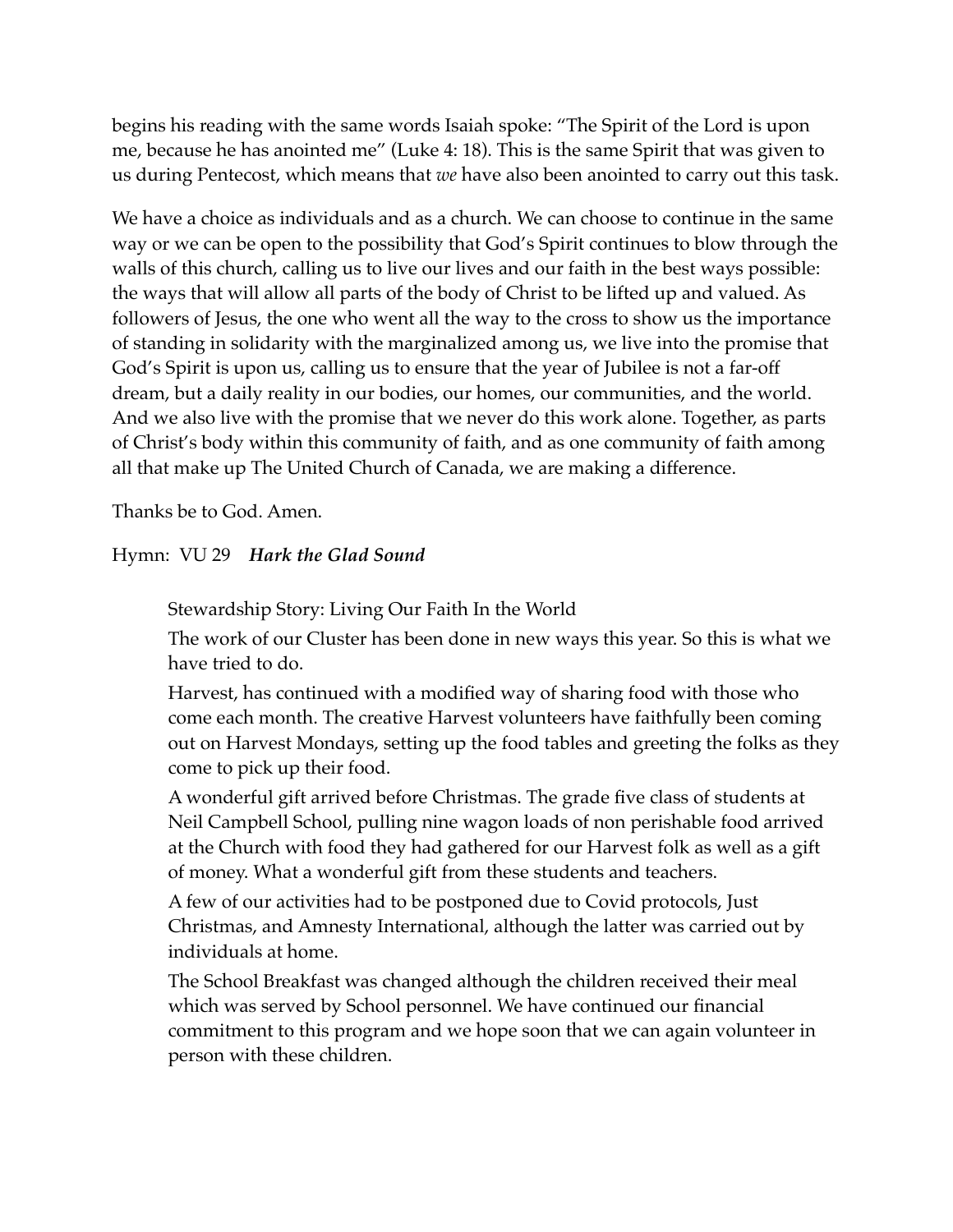The S.N.O.W. Night ~ although we weren't able to volunteer in person, we did receive gifts for the women which they are always eager to receive.

Sharing Christmas was once again generously supported by the congregation. We received so many lovely items of clothing, games, and gifts of food for Harvest. We also received \$2200, which was shared with LITE, Agape Table, Manitoba International Immigration Council, 1 Just City and Manitoba Harvest. We had a new project last year which was to make at least 12 dozen sandwiches once a month for St. Matthews Community Ministry for the many people who daily came in need of food.

We couldn't participate in any of these programs without our wonderful, supportive congregation. Thank you to the volunteers for their dedication and love, without all of us working together, none of this could happen. So, a big thank you.

~Ruth Campbell

Offering Invitation:

Our offerings of time, talent, and money will gratefully be received. Now is the opportunity to share your gifts to further the work of Immanuel United Church and the Spirit's task.

*Sharing Christmas Report for 2021*

*Your generous gifts were gratefully received and distributed as follows: Agape Table: inner city kids' breakfast also hot lunch program \$500*

*Harvest Manitoba 3 boxes food \$600 LITE: inner city employment advocates \$300 Manitoba Interfaith Immigration: refugee support \$400*

*One Just City: inner city ministries*

*Inner City Christmas Store at St Matthews Maryland Ministry*

*We helped provide gifts & wrapping for 73 families including 266 children.*

*Total Gifts: loving support for health and hope \$2200*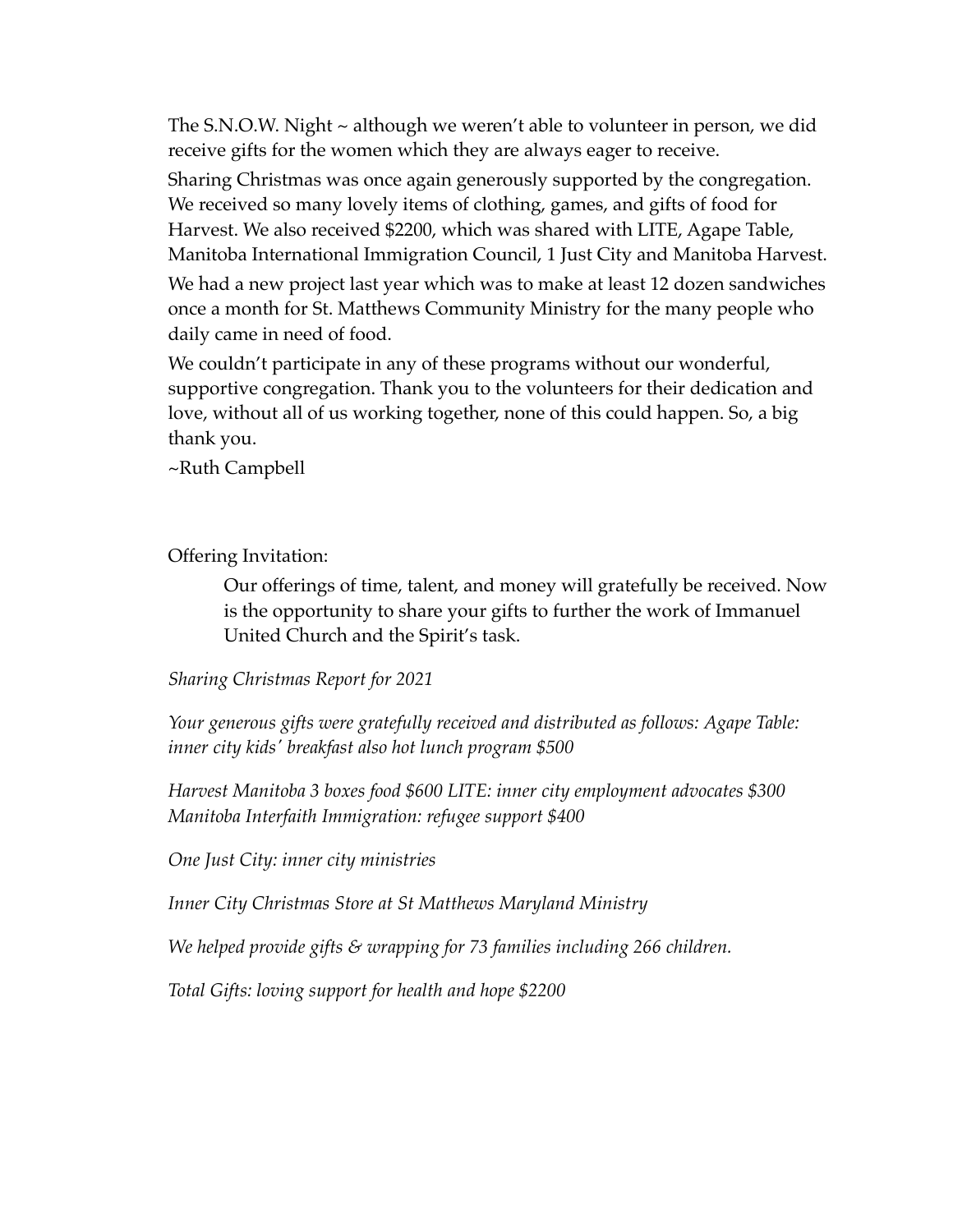The second Mission & Service video:

United Church camps

**The incredible difference your gifts make: Bill's Story** <https://youtu.be/Cs-JTMFt5TE>

MV 191 *What Can I Do?* 

**What can I do? What can I bring?**

**What can I say? What can I sing?** 

**I'll sing with joy. I'll say a prayer.** 

**I'll bring my love. I'll do my share.** 

(followed by)

MV 196 *We Will Take What You Offer* 

**We will take what you offer, we will live by your word;**

**We will love one another and be fed by you, God.** (X2)

Prayer:

**God, we offer these gifts to you knowing that you have called us to work together. Bless them, multiply them, and use them to enable us, your body, to create a better world with all of creation. Amen.**

Prayers of the People

Hymn: *Christ Has No Body Now but Yours*

Commissioning:

God has given each of us a part in the body of Christ. It doesn't matter if you are an arm, or a leg, or a hand; God has a use and a purpose for you. And whatever you do, do it in love, knowing that you have been called to be the church, to celebrate God's presence, Crucified and Risen, our Judge and our Hope.